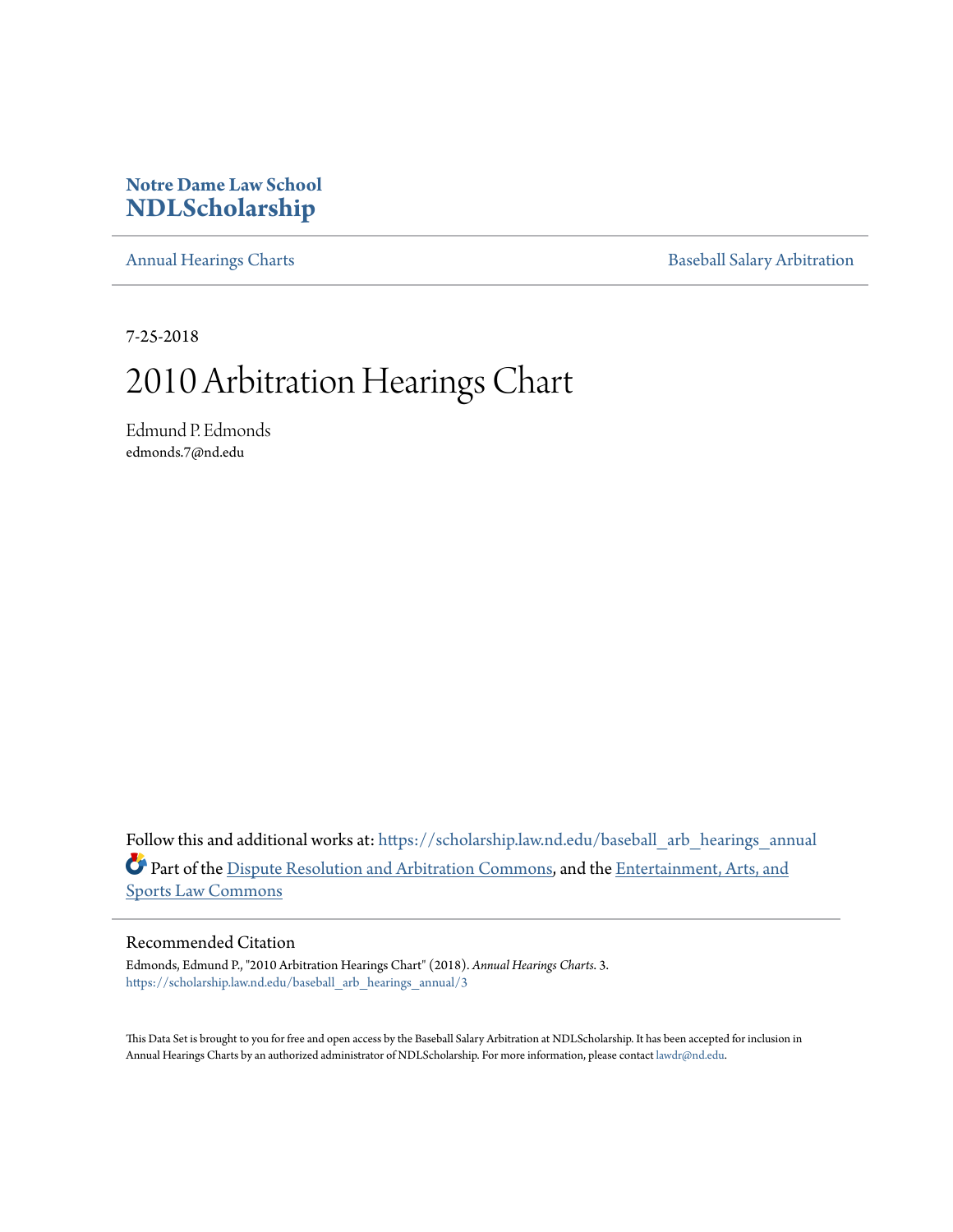| 2010 Major League Baseball Salary Arbitration<br><b>Hearings Chart ©Ed Edmonds</b><br><b>Revised - 7-25-2018</b> |                                             |                             |                                 |                 |                       |                                    |                         |                                                                 |  |  |  |  |
|------------------------------------------------------------------------------------------------------------------|---------------------------------------------|-----------------------------|---------------------------------|-----------------|-----------------------|------------------------------------|-------------------------|-----------------------------------------------------------------|--|--|--|--|
| <b>Player</b>                                                                                                    | <b>Team</b><br>(Service Time)               | <b>Team</b><br><b>Offer</b> | <b>Player</b><br><b>Request</b> | Winner<br>(T/P) | 2009<br><b>Salary</b> | <b>Hearing Date</b><br>& Location* | <b>Decision</b><br>Date | <b>Arbitration Panel</b>                                        |  |  |  |  |
| <b>Brian</b><br><b>Bruney</b>                                                                                    | Washington<br><b>Nationals</b><br>(4.164)   | 1,500,000                   | 1,850,000                       | Team            | 1,250,000             | Tuesday,<br>$2-16(1)$              | Wednesday,<br>$2 - 17$  | Dan Brent<br>Sylvia Skratek<br>Steven Wolf                      |  |  |  |  |
| <b>Sean</b><br><b>Burnett</b>                                                                                    | Washington<br><b>Nationals</b><br>(3.085)   | 775,000                     | 925,000                         | Team            | 408,500               | Thursday,<br>$2-18(2)$             | Friday,<br>$2 - 19$     | <b>Robert Bailey</b><br>Robert Herzog<br>Fredric Horowitz       |  |  |  |  |
| Corey<br>Hart                                                                                                    | Milwaukee<br><b>Brewers</b><br>(4.038)      | 4,150,000                   | 4,800,000                       | Player          | 3,250,000             | Thursday,<br>$2-11(1)$             | Friday,<br>$2 - 12$     | Elizabeth Neumeier<br>John Sands<br>Sylvia Skratek              |  |  |  |  |
| <b>Jeff</b><br><b>Mathis</b>                                                                                     | Los Angeles<br>Angels of<br>Anaheim (3.012) | 700,000                     | 1,300,000                       | Player          | 450,000               | Thursday,<br>$2-18(2)$             | Friday,<br>$2 - 19$     | Margaret Brogan<br><b>Elliott Shriftman</b><br>Steven Wolf      |  |  |  |  |
| Wandy<br>Rodríguez                                                                                               | Houston<br><b>Astros</b><br>(4.105)         | 5,000,000                   | 7,000,000                       | Team            | 2,600,000             | Wednesday,<br>$2-17(1)$            | Thursday,<br>$2 - 18$   | <b>Richard Bloch</b><br>Frederic Horowitz<br>Elizabeth Neumeier |  |  |  |  |
| Cody<br><b>Ross</b>                                                                                              | Florida<br>Marlins<br>(4.058)               | 4,200,000                   | 4,450,000                       | Player          | 2,225,000             | Monday,<br>$2-15(1)$               | Tuesday,<br>$2 - 16$    | Margaret Brogan<br><b>Howard Edelman</b><br>James Oldham        |  |  |  |  |
| Ryan<br><b>Theriot</b>                                                                                           | Chicago<br>Cubs<br>(3.118)                  | 2,600,000                   | 3,400,000                       | Team            | 500,000               | Friday,<br>$2-19(2)$               | Saturday,<br>$2 - 20$   | Margaret Brogan<br>John Kagel<br><b>Elliott Shriftman</b>       |  |  |  |  |